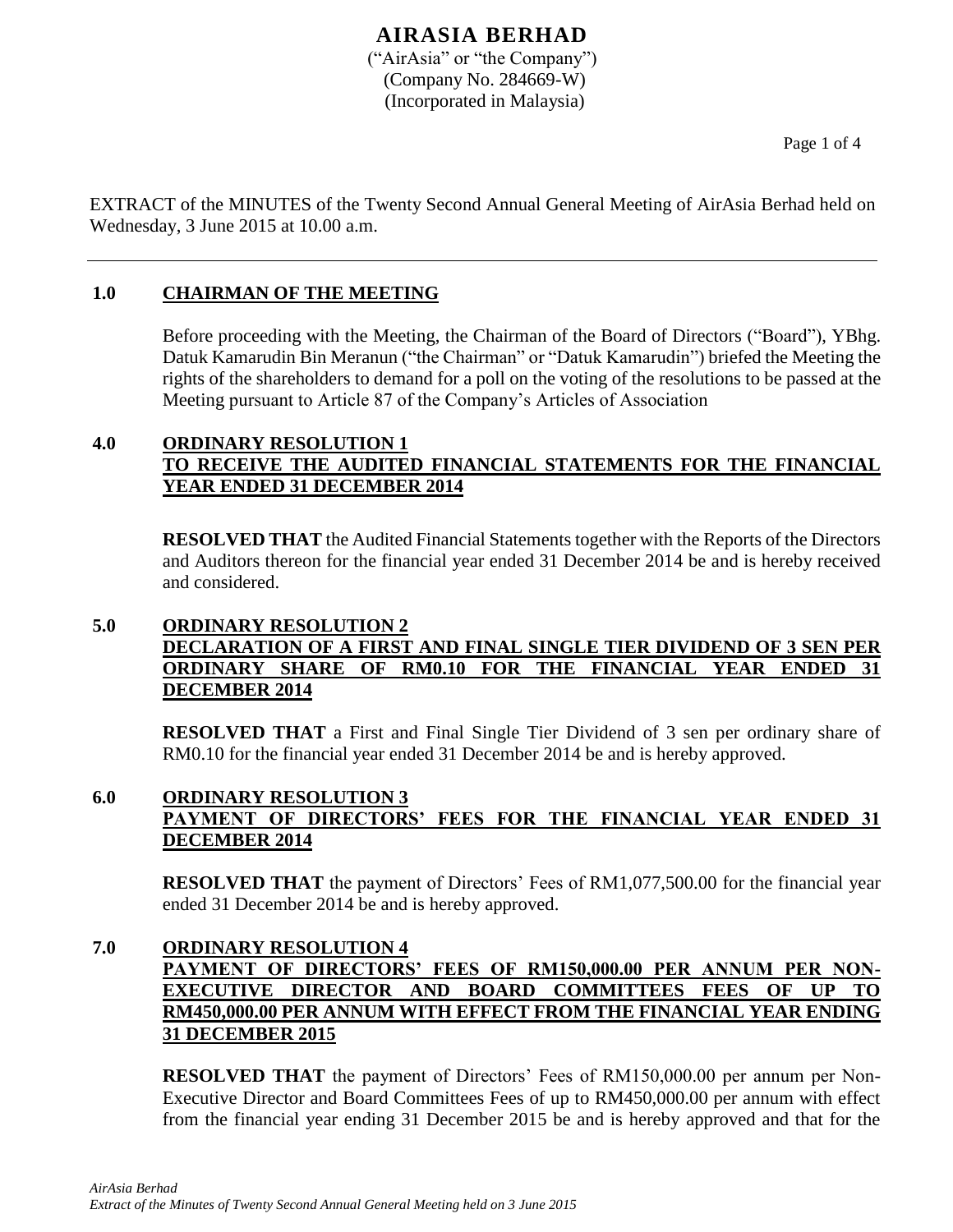# **AIRASIA BERHAD**

("AirAsia" or "the Company") (Company No. 284669-W) (Incorporated in Malaysia)

Page 2 of 4

record, the proxy appointed by the Employees Provident Fund Board ("EPF") voted against this resolution.

# **8.0 ORDINARY RESOLUTION 5 RE-ELECTION OF TAN SRI DR. ANTHONY FRANCIS FERNANDES**

**RESOLVED THAT** Tan Sri Dr. Anthony Francis Fernandes, the Director who retired pursuant to Article 124 of the Company's Articles of Association, being eligible for re-election, be reelected to serve on the Board of Directors of the Company.

### **9.0 ORDINARY RESOLUTION 6 RE-ELECTION OF DATUK KAMARUDIN BIN MERANUN**

**RESOLVED THAT** Datuk Kamarudin Bin Meranun, the Director who retired pursuant to Article 124 of the Company's Articles of Association, being eligible for re-election, be re-elected to serve on the Board of Directors of the Company.

### **10.0 ORDINARY RESOLUTION 7 RE-ELECTION OF MR. AMIT BHATIA**

**RESOLVED THAT** Mr. Amit Bhatia, the Director who retired pursuant to Article 129 of the Company's Articles of Association, being eligible for re-election, be re-elected to serve on the Board of Directors of the Company.

### **11.0 ORDINARY RESOLUTION 8 RE-ELECTION OF MR. UTHAYA KUMAR A/L K VIVEKANANDA**

**RESOLVED THAT** Mr. Uthaya Kumar A/L K Vivekananda, the Director who retired pursuant to Article 129 of the Company's Articles of Association, being eligible for re-election, be reelected to serve on the Board of Directors of the Company.

### **12.0 ORDINARY RESOLUTION 9 RE-APPOINTMENT OF AUDITORS**

**RESOLVED THAT** Messrs PricewaterhouseCoopers be hereby appointed as Auditors of the Company and to hold office until the conclusion of the next Annual General Meeting at a fee to be determined by the Board of Directors of the Company.

# **13.0 SPECIAL BUSINESS – ORDINARY RESOLUTION 10 RETENTION OF SENIOR INDEPENDENT NON-EXECUTIVE DIRECTOR**

**RESOLVED THAT** approval be and is hereby given to Dato' Fam Lee Ee who has served as an Independent Non-Executive Director of the Company for a cumulative term of more than nine (9) years, to continue to act as a Senior Independent Non-Executive Director of the Company in accordance with the Malaysian Code on Corporate Governance 2012.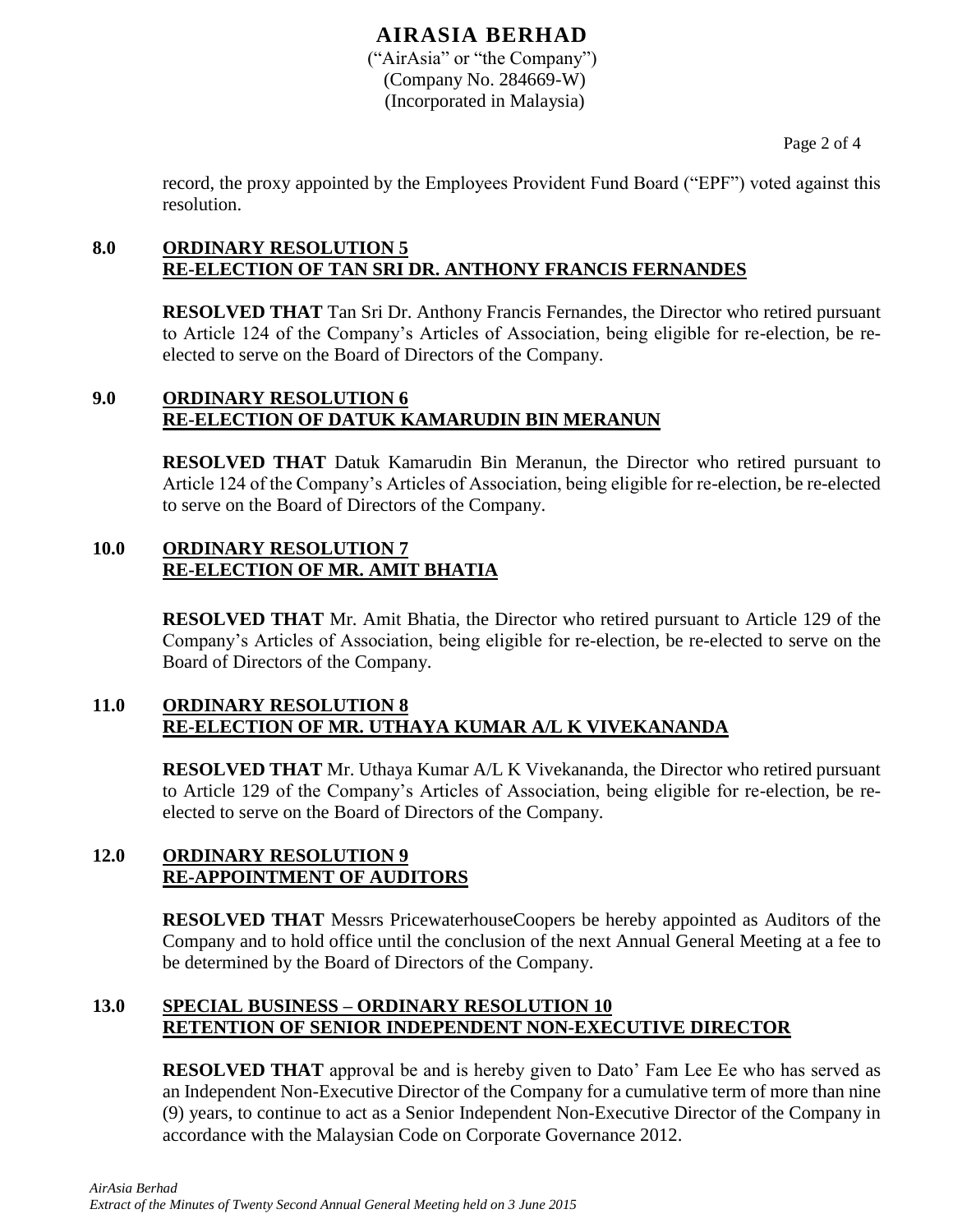### **AIRASIA BERHAD** ("AirAsia" or "the Company") (Company No. 284669-W) (Incorporated in Malaysia)

Page 3 of 4

#### **14.0 SPECIAL BUSINESS – ORDINARY RESOLUTION 11 AUTHORITY TO ALLOT SHARES PURSUANT TO SECTION 132D OF THE COMPANIES ACT, 1965**

**RESOLVED THAT** pursuant to Section 132D of the Companies Act, 1965 and subject to the approval of relevant authorities, the Directors be and are hereby empowered to issue shares in the Company from time to time and upon such terms and conditions and for such purposes as the Directors may, in their absolute discretion, deem fit provided that the aggregate number of shares issued pursuant to this resolution does not exceed 10% of the issued share capital of the Company for the time being and that the Directors be and also empowered to obtain approval for the listing of and quotation for the additional shares so issued on the Main Market of Bursa Malaysia Securities Berhad **AND THAT** such authority shall continue in force until the conclusion of the next Annual General Meeting of the Company.

#### **15.0 SPECIAL BUSINESS – ORDINARY RESOLUTION 12 PROPOSED RENEWAL OF EXISTING SHAREHOLDERS' MANDATE AND NEW SHAREHOLDERS' MANDATE FOR RECURRENT RELATED PARTY TRANSACTIONS OF A REVENUE OR TRADING NATURE**

**RESOLVED THAT** approval be and is hereby given for the renewal of the existing shareholders' mandate and new shareholders' mandate for the Company to enter into recurrent related party transactions of a revenue or trading nature with the related parties ("**Recurrent Related Party Transactions**") as set out in Section 2.3 of the Circular to Shareholders dated 12 May 2015 ("**Circular**"), subject further to the following:

- (i) the Recurrent Related Party Transactions are entered into in the ordinary course of business which are necessary for the day-to-day operations and are on terms which are not more favourable to the related parties than those generally available to the public, and the Recurrent Related Party Transactions are undertaken on arm's length basis and on normal commercial terms which are not to the detriment of the minority shareholders of the Company;
- (ii) the disclosure is made in the annual report of the breakdown of the aggregated value of the Recurrent Related Party Transactions conducted pursuant to the shareholders' mandate during the financial year, among others, based on the following information:
	- (a) the type of Recurrent Related Party Transactions made; and
	- (b) the names of the related parties involved in each type of the Recurrent Related Party Transaction made and their relationship with the Company;
- (iii) the shareholders' mandate is subject to annual renewal and this shareholders' mandate shall only continue to be in full force until: